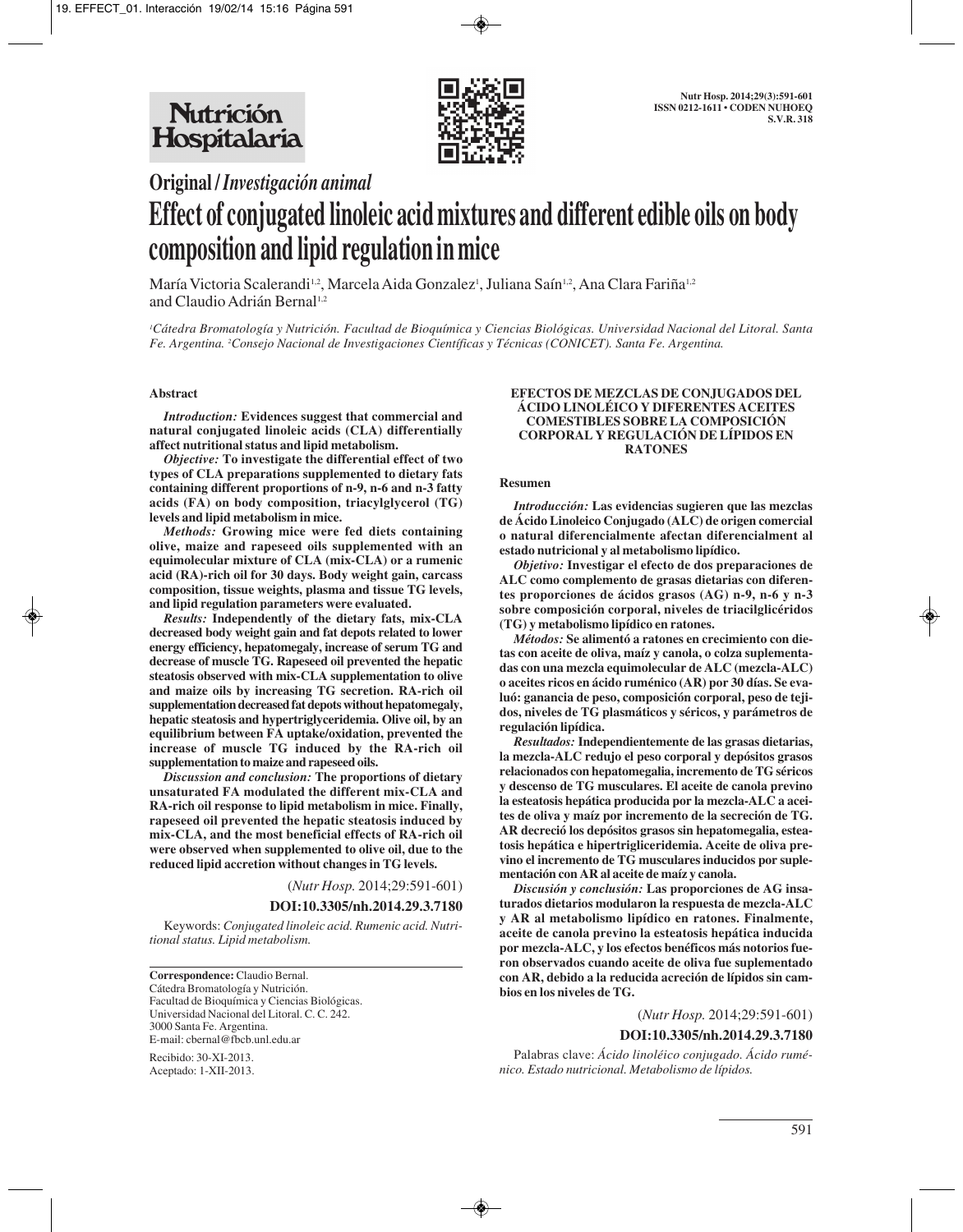### **Abbreviations**

AIN: American Institute of Nutrition. ALA: α-linolenic acid. ALP: alkaline phosphatase. ALT: alanine transaminase. ARA: arachidonic acid. AST: aspartate transaminase. BW: body weight. *c*9,*t*11: *cis*-9,*trans*-11. CLA: conjugated linoleic acid. CPT-I: carnitine palmitoyltranferase-I. DHA: docosahexaenoic acid. EE: energetic efficiency. EI: energy intake. EPA: eicosapentaenoic acid. EWAT: epididymal white adipose tissue. FA: fatty acids. FAS: fatty acid synthase. G6PDH: glucose-6-phosphate dehydrogenase. LA: linoleic acid. LPL: lipoprotein lipase. M: maize. ME: malic enzyme. O: olive. OA: oleic acid. PPARγ: peroxisomal proliferator activated receptor-γ. PUFA: polyunsaturated fatty acid. R: rapeseed. RA: rumenic acid. SREBP-1c: transcription factor sterol regulatory element binding protein-1c. *t*10,*c*12: *trans*-10,*cis*-12. TG: triacylglycerol. TG-SR: triacylglycerol-secretion rate.

## **Introduction**

U: units.

Conjugated linoleic acid (CLA) is a group of positional and geometrical isomers of linoleic acid (LA) that are interesting due to their functional properties<sup>1,2</sup>. The major contribution of natural CLA is supplied by dairy products and meats where *cis*-9,*trans*-11 (*c*9,*t*11)-CLA, known as rumenic acid (RA), represents 80-90% of total CLA. On the other hand, industrially synthesized commercial CLA mainly contains a mixture of equimolecular amounts of *c*9,*t*11-CLA and *t*10,*c*12- CLA (mix-CLA) (approximately 37-40% each).

Many investigations<sup>1,2</sup> have shown that CLA may have beneficial effects on cancer, obesity, inflammatory response, atherosclerosis and glucose and lipid metabolism. However, controversial and detrimental health effects have also been reported<sup>2-4</sup>. In addition, it has been demonstrated that RA has a mechanism of action on lipid metabolism different from *trans-*10,*cis-*12 (t10,c12)-CLA(mix-CLA), resulting in dissimilar body fat accretion<sup>3-5</sup>. The conflicting results may be related to several factors such as comparison of humans with studies of experimental animals, species of animals, physiological conditions, type and level of CLA and dietary fat, and time of feeding. A number of studies have shown that  $\alpha$ -linolenic acid (ALA)<sup>6</sup>, γ-linolenic acid<sup>7</sup>, docosahexaenoic acid (DHA)<sup>8</sup> and arachidonic acid (ARA)9 rich oils might attenuate or prevent insulin resistance and fatty liver induced by *t*10,*c*12-CLA or mix-CLA in mice. These effects might be related to the incorporation of specific fatty acids (FA) into the biological membranes and eicosanoid production derived from the different FA. Therefore, we hypothesized that the extension and type of the beneficial or negative effects of oils containing different relative amounts of the individual CLA on lipid metabolism are related not only to the presence of certain FA, but also to the proportion of the n-9, n-6 and n-3 FA present in the diet. Specifically, at least to our knowledge, there are no systematic studies dealing with the effects on nutritional parameters and lipid metabolism of commercial and natural-like CLA added to diets containing different proportions of unsaturated FA. Thus, the aim of this work was to investigate the differential effect of mix-CLA and RA-rich oil supplemented to dietary fats containing different proportions of n-9, n-6 and n-3 FA on body composition, TG levels and some regulatory mechanisms involved lipid metabolism in mice.

# **Methods**

## *Materials*

Most nutrients were chemical grade or better, with the exception of olive (O) oil (Nucete, La Rioja, Argentina), maize (M) oil (Arcor, Córdoba, Argentina), rapeseed (R) oil (Krol, Entre Ríos, Argentina), sucrose, cellulose, and maize starch, which were obtained from local sources. Mix-CLA and RA-rich oils were kindly provided by Lipid Nutrition B.V. (Wormerveer, The Netherlands). Standard chow for the adaptation period of animals was from Grupo Pilar® (Pilar, Córdoba, Argentina). FA standards were purchased from Sigma Chemical Co. (St. Louis, MO, USA). All solvents and reagents used for the FA quantification were chromatography grade, and all the other chemicals used were at least ACS degree. Plasma TG, alanine transaminase (ALT), aspartate transaminase (AST) and alkaline phosphatase (ALP) kits were purchased from Wiener Co. (Rosario, Argentina).

# *Diets*

The diet compositions (table I) were based on the American Institute of Nutrition *ad hoc* writing committee recommendation (AIN-93G diet)<sup>10</sup>. All diets were isoenergetic (16.5 MJ/kg), exceeded the essential FA recommendations, and differed either in 1) dietary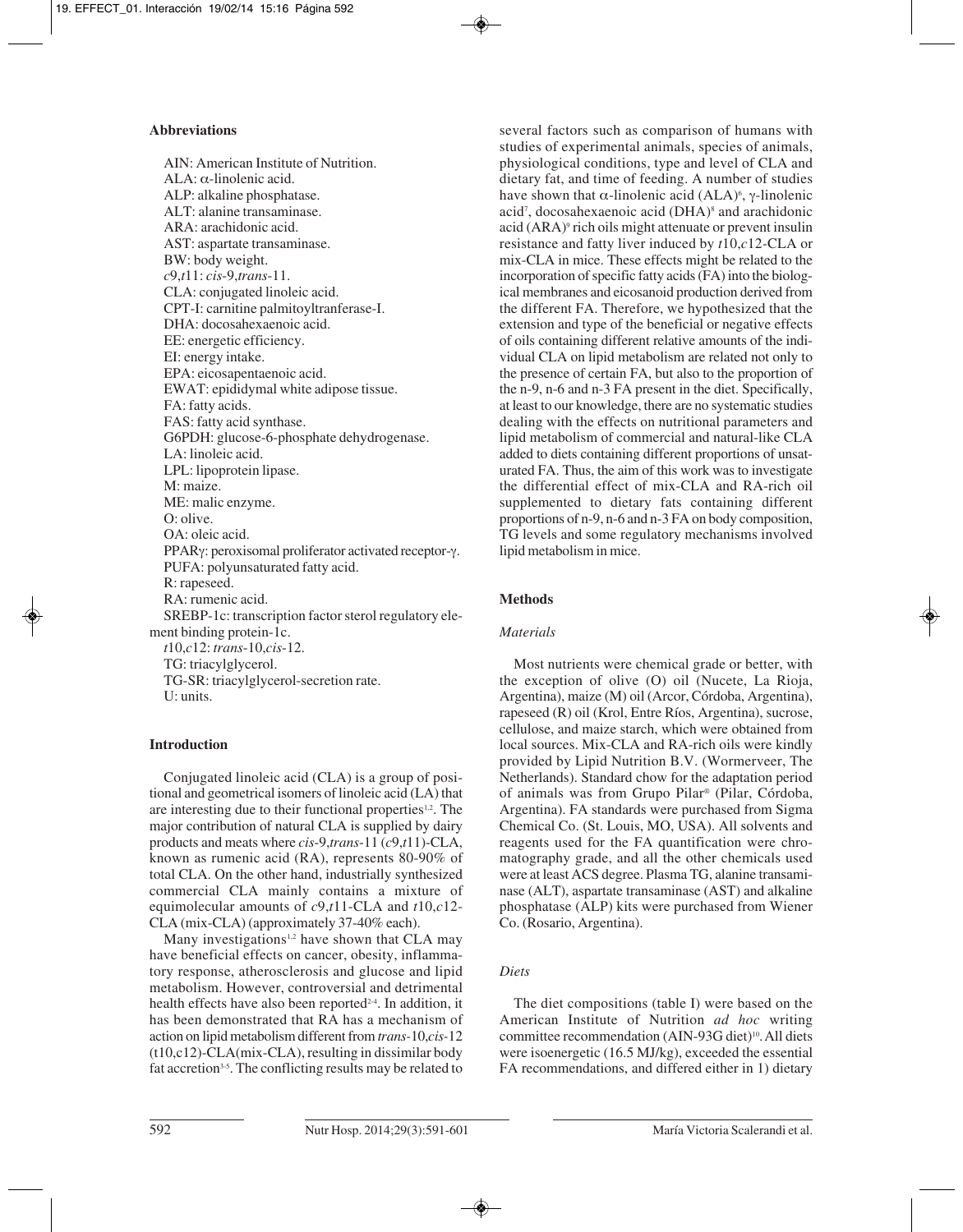|                       |       |        | Composition of experimental diets (g/kg of dry diet) | <b>Table I</b>  |        |               |                          |        |               |
|-----------------------|-------|--------|------------------------------------------------------|-----------------|--------|---------------|--------------------------|--------|---------------|
| Ingredient            | 0     | $O+RA$ | $O + mix-CLA$                                        | M               | $M+RA$ | $M + mix-CLA$ | R                        | $R+RA$ | $R + mix-CLA$ |
| Maize starch          | 529.5 | 529.5  | 529.5                                                | 529.5           | 529.5  | 529.5         | 529.5                    | 529.5  | 529.5         |
| Casein                | 200.0 | 200.0  | 200.0                                                | 200.0           | 200.0  | 200.0         | 200.0                    | 200.0  | 200.0         |
| Sucrose               | 100.0 | 100.0  | 100.0                                                | 100.0           | 100.0  | 100.0         | 100.0                    | 100.0  | 100.0         |
| Olive oil             | 70.0  | 60.0   | 60.0                                                 |                 | -      |               |                          |        |               |
| Maize oil             |       |        |                                                      | 70.0            | 60.0   | 60.0          |                          |        |               |
| Rapeseed oil          |       |        |                                                      |                 |        |               | 70.0                     | 60.0   | 60.0          |
| RA-rich oil           | -     | 10.0   |                                                      | $\qquad \qquad$ | 10.0   | -             | $\overline{\phantom{m}}$ | 10.0   |               |
| Mix-CLA oil           |       |        | 10.0                                                 |                 |        | 10.0          |                          |        | 10.0          |
| Fibre                 | 50.0  | 50.0   | 50.0                                                 | 50.0            | 50.0   | 50.0          | 50.0                     | 50.0   | 50.0          |
| Mineral mixture*      | 35.0  | 35.0   | 35.0                                                 | 35.0            | 35.0   | 35.0          | 35.0                     | 35.0   | 35.0          |
| Vitamin mixture*      | 10.0  | 10.0   | 10.0                                                 | 10.0            | 10.0   | 10.0          | 10.0                     | 10.0   | 10.0          |
| L-cystine-L-metionine | 3.0   | 3.0    | 3.0                                                  | 3.0             | 3.0    | 3.0           | 3.0                      | 3.0    | 3.0           |
| Choline               | 2.5   | 2.5    | 2.5                                                  | 2.5             | 2.5    | 2.5           | 2.5                      | 2.5    | 2.5           |
| Total energy (MJ/kg)  | 16.5  | 16.5   | 16.5                                                 | 16.5            | 16.5   | 16.5          | 16.5                     | 16.5   | 16.5          |

\*Vitamin and mineral mixtures were formulated according to Reeves et al.10

O, olive; RA, rumenic acid; mix-CLA, *c*9,*t*11-CLA and *t*10,*c*12-CLA in equimolecular amounts; CLA, conjugated linoleic acid; M, maize; R, rapeseed.

fat source: O, M or R oils, and 2) absence or presence of 1 g of mix-CLA or RA-rich oil/100 g diet. The combination of these 2 variables allowed us to create the following diets: O; O+RA; O+mix-CLA; M; M+RA; M+mix-CLA; R; R+RA and R+mix-CLA containing 7 g of total fat/100 g diet. The FA composition of dietary fats, as well as the OA/LA/ALA proportions are shown in table II. These FA compositions as methyl esters were determined by gas chromatography using the equipment and conditions previously reported<sup>11</sup>.

#### *Animals and treatments*

The experimental procedures were approved by the Ethics Committee of our School of Biochemistry and compiled according to the Guide for the Care and Use of Laboratory Animals<sup>12</sup>. Male CF1 mice were obtained at the age of three weeks from the facilities at our University. The mice were housed in animal quarters under controlled conditions ( $23 \pm 2$ °C and 12 h light-dark cycle) in individual stainless steel metabolic cages. After two weeks of adaptation period, mice  $(\sim 22 \text{ g})$ 

|                       |               | <b>Table II</b><br>Fatty acid composition of dietary fats* |               |             |             |
|-----------------------|---------------|------------------------------------------------------------|---------------|-------------|-------------|
| <i>Fatty acid</i>     | Olive oil     | Maize oil                                                  | Rapeseed oil  | RA-rich oil | mix-CLA oil |
| 14:0                  | 0.0           | 0.0                                                        | 0.1           | 0.0         | 0.0         |
| 16:0                  | 17.1          | 12.2                                                       | 4.0           | 3.9         | 5.9         |
| $c$ 9-16:1            | 2.0           | 0.1                                                        | 0.2           | 0.0         | 0.0         |
| 17:0                  | 0.1           | 0.0                                                        | 0.0           | 0.0         | 0.0         |
| 18:0                  | 1.6           | 1.9                                                        | 2.2           | 1.0         | 1.2         |
| $c$ 9-18:1            | 55.2          | 32.0                                                       | 61.1          | 13.4        | 9.1         |
| $c11-18:1$            | 4.8           | 0.5                                                        | 3.5           | 0.5         | 0.4         |
| $c$ 9, $c$ 12-18:2    | 17.2          | 51.3                                                       | 18.4          | 1.5         | 1.1         |
| $c9, t11 - 18:2$      | 0.0           | 0.0                                                        | 0.0           | 60.5        | 39.0        |
| $t10,c12-18:2$        | 0.0           | 0.0                                                        | 0.0           | 17.8        | 38.8        |
| 20:0                  | 0.3           | 0.5                                                        | 0.5           | 0.0         | 0.0         |
| $c11-20:1$            | 0.2           | 0.3                                                        | 0.9           | 0.0         | 0.0         |
| $c9, c12, c15-18:3$   | 0.7           | 0.9                                                        | 8.6           | 0.0         | 0.0         |
| 22:0                  | 0.1           | 0.2                                                        | 0.2           | 0.1         | 0.0         |
| 24:0                  | 0.0           | 0.2                                                        | 0.0           | 0.0         | 0.0         |
| Others                | 0.7           | 0.0                                                        | 0.2           | 1.2         | 4.7         |
| OA/LA/ALA proportions | 55.2/17.2/0.7 | 32.0/51.3/0.9                                              | 61.1/18.4/8.6 |             |             |

\* All values are means as weight percentages of total fatty acid methyl esters.

RA, rumenic acid; mix-CLA, *c*9,*t*11-CLA and *t*10,*c*-12-CLA in equimolecular amounts; CLA, conjugated linoleic acid; OA, oleic acid; LA, linoleic acid; ALA, α-linolenic acid.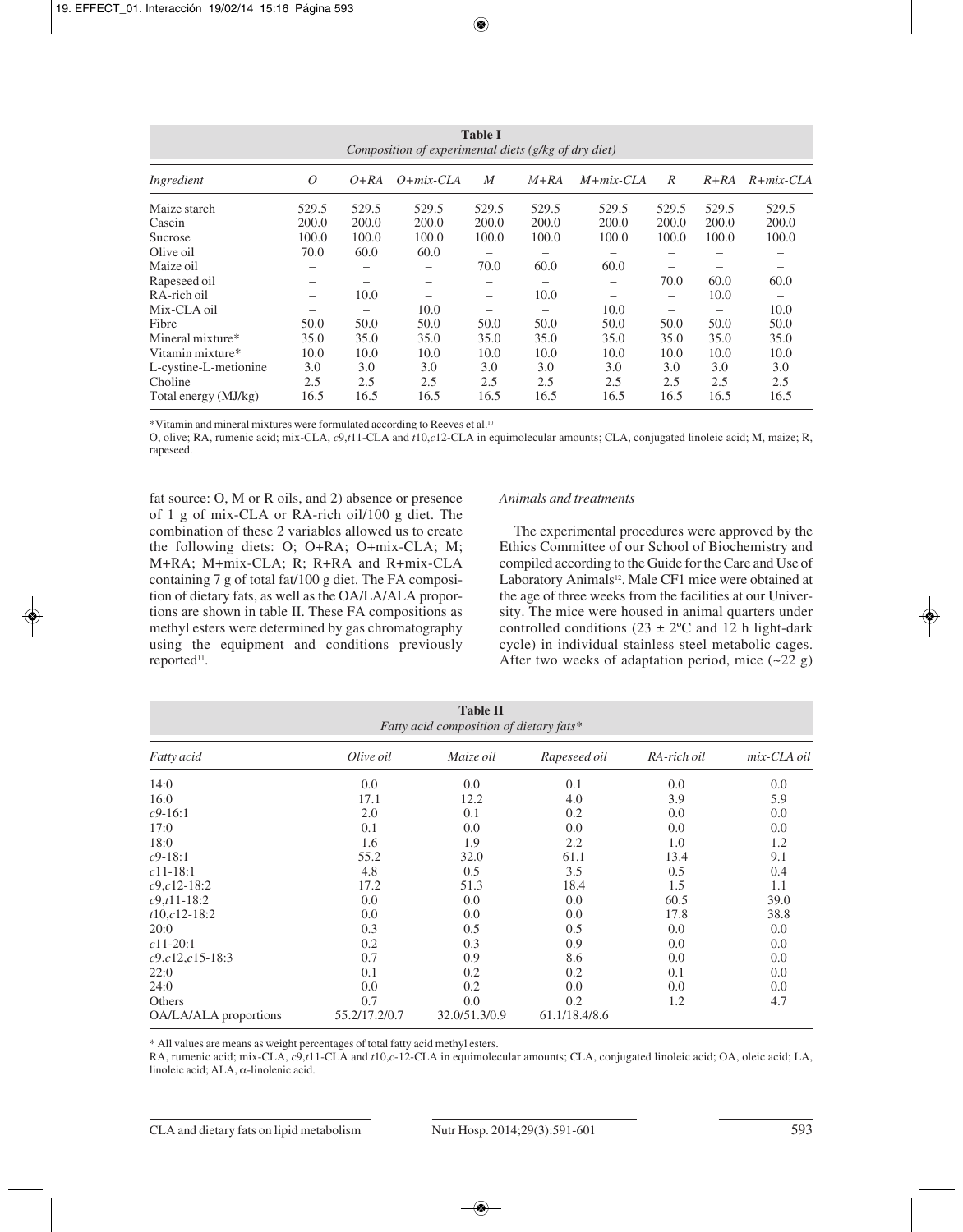were randomly divided into ten weight-matched groups (n=6 per group). One group was killed at the start of the experiment with the purpose of determining initial composition and energetic content of carcass. The remaining animals had free access to water and were fed *ad libitum* during 30 d with one of the following diets: O; O+RA; O+mix-CLA; M; M+RA; M+mix-CLA; R; R+RA or R+mix-CLA. Mice were weighed, food intakes were recorded, and total faeces were collected daily during the whole dietary treatment. On day 30 (9.00-11.00 AM), mice were anaesthetized with azepromazine (1 mg/kg) and ketamine (100 mg/kg), their bodies were shaved, the abdomens were cut open and following the removal of the visceral organs, carcasses were weighed, chopped and frozen at -20ºC until the compositional evaluation. In other experiments with the nine experimental groups  $(n = 6$  per group), at the end of the dietary treatments, animals were anaesthetized in order to collect blood samples by cardiac puncture and dissected tissues according to the assay proposed or to perform the *in vivo* hepatic TG secretion rate (TG-SR) test. Blood samples were centrifuged at 4°C, and serum was immediately used or stored at -80ºC until analyzed. Liver, epididymal white adipose tissue (EWAT) and gastrocnemius muscle were frozen, weighed, and stored at -80°C until processed.

## *Laboratory analysis*

*– Carcasses, faeces and food compositions.* The protein, water and total fat contents, in aliquots from the carcass homogenate, faeces, and diets were estimated by Official Methods of Analysis of AOAC International<sup>13</sup>.

*– Bioavailability indexes of fat and protein.* The apparent absorption of dietary fat and protein, as bioavailability indexes, were assessed as the percentages of ingested fat or protein that were not excreted in the faeces.

*– Carcass energy retention and energy efficiency.* Carcass energy content was estimated from protein and lipid levels<sup>14</sup>. Carcass energy retention was estimated from the final carcass energy content and the carcass energy content at the start of the experiment in the weight-matched animals killed on day 0. The energy intake (EI) was calculated by multiplying weight of food consumed daily by the number of kJ/g diet. Energetic efficiency (EE) was estimated as percentage of body energy gain (kJ/30 d) divided by EI (kJ/30 d).

*– Serum parameters.* TG concentrations and bio marker enzyme activities of liver damage (ALT, AST and ALP) were carried out in serum by spectrophotometric methods using commercially available test kits.

*– Liver and muscle TG content.* Aliquots of liver or gastrocnemius muscle were powdered and homogenized in a saline solution for TG content quantification by the spectrophotometric method cited in different articles<sup>11,15</sup>.

*– In vivo hepatic TG-SR.* Another set of animals submitted to the same dietary treatments was fasted overnight and anaesthetized, as indicated above. Then the *in vivo* hepatic TG-SR was assayed according to the method based on the inhibition of peripheral removal of TG-rich lipoproteins by Triton WR1339, adjusted by our group<sup>11,15</sup>.

*– Total Lipoprotein Lipase (LPL) activities.* Homo genates of gastrocnemius muscles and acetone powders of EWAT were prepared according to the procedure previusly reported<sup>11</sup>, and the total LPL activities were measured through a fluorimetric method<sup>16</sup>. In the case of EWAT, the results were expressed as, U (units)/g EWAT and U/ whole pad EWAT (U/EWAT), while the total LPL activity of gastrocnemius muscle was expressed as U/g gastrocnemius, considering that  $1 U = 1$  nmol of fluoresceine/min.

*– Lipogenic enzyme activities.* In liver and EWAT homogenates, fatty acid synthase (FAS; EC 2.3.1.85), malic enzyme (ME; EC 1.1.1.40) and glucose-6-phosphate dehydrogenase (G6PDH; EC 1.1.1.49) activities were measured according to the methods described by Lynen  $(1969)^{17}$ , Hsu and Lardy  $(1969)^{18}$  and Kuby and Noltmann (1966)<sup>19</sup>, respectively. In liver, enzyme activities were expressed either as nmol NADPH consumed (FAS) or produced (G6PDH and ME) /min/mg of protein  $(1 \text{ mU} = 1 \text{ nmol} \text{ NADPH/min})$ . In the case of EWAT, the results were expressed as  $mU/g EWAT (1 U = 1 mmol of$ NADPH consumed or produced/min) or per whole EWAT (U/EWAT). Protein content was determined by the Lowry technique<sup>20</sup>.

*– Carnitine palmitoyltranferase-I (CPT-I) activities.* CPT-Ia and CPT-Ib (EC 1.3.99.3) activities were assessed in the mitochondrial fraction of liver and muscle, respectively, by the method of Bieber et al.<sup>21</sup> The CPT-I activities were expressed as mU/mg of protein  $(1 \text{ mU} = 1 \text{ nmol CoA/min}).$ 

# *Statistical analysis*

The statistical analysis was performed using SPSS, version 17.0 (SPSS Inc., Chicago, IL, USA). Data were expressed as means ± standard errors of mean values, and were statistically analyzed by 3×3 ANOVA. All post-hoc multiple comparisons were made using Tukey's critical range test. Significant differences were considered at  $P < 0.05$ .

## **Results**

All diets were well accepted showing a similar energy intake, as well as fat and protein apparent absorption associated with a positive body weight gain (table III). Nevertheless, the body weight gain was altered by the source of dietary fats and by the CLA. Specifically, R oil-fed animals increased the body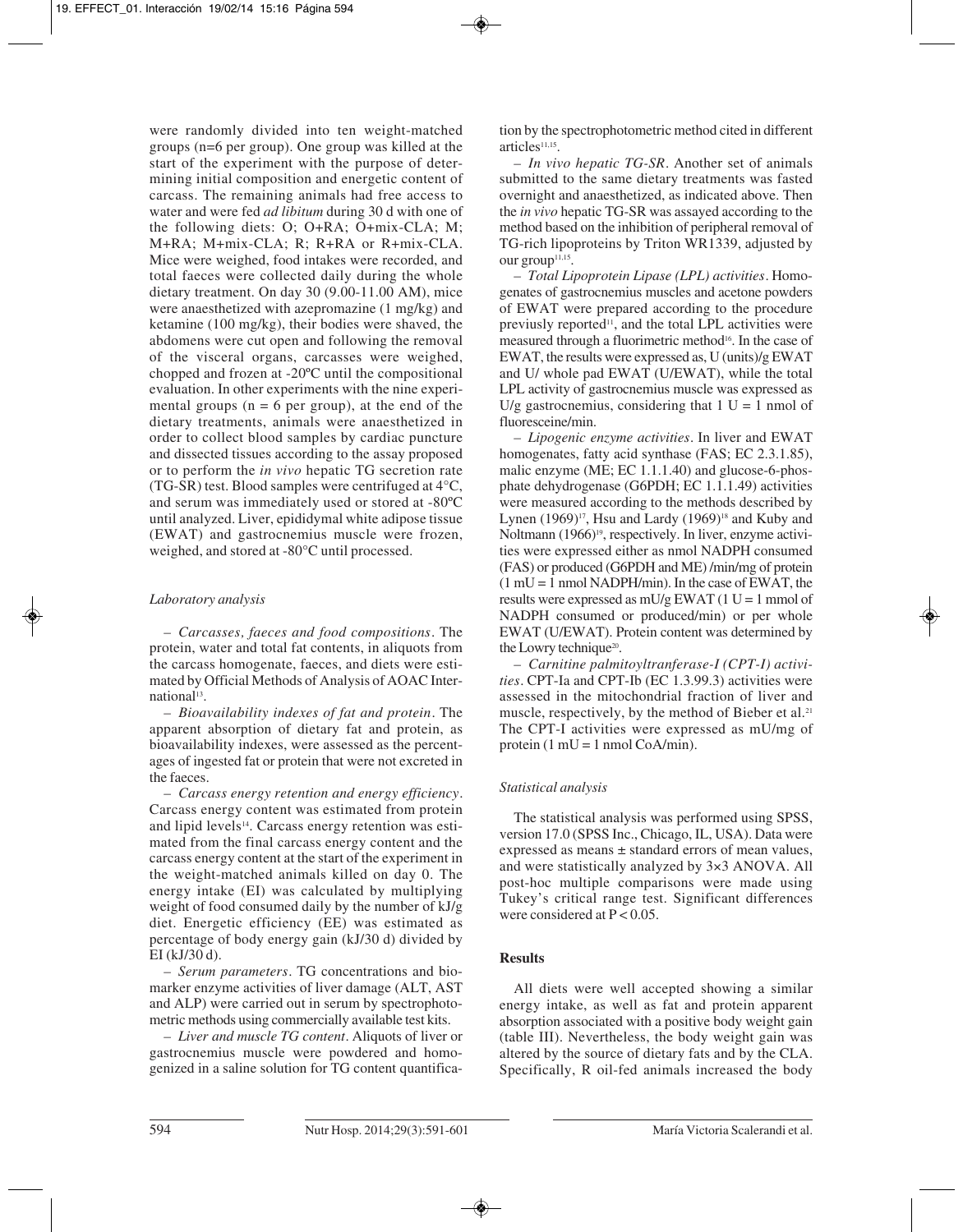|                                                                                              |                                                                                                            | Effect                                                                                                    |                                                                                            |                                                                                                            | <b>Table III</b>                                                                                                        | of experimental diets on nutritional and body composition parameters                          |                                                                                               |                                                                                                             |                                                                                           |                                                                                   |
|----------------------------------------------------------------------------------------------|------------------------------------------------------------------------------------------------------------|-----------------------------------------------------------------------------------------------------------|--------------------------------------------------------------------------------------------|------------------------------------------------------------------------------------------------------------|-------------------------------------------------------------------------------------------------------------------------|-----------------------------------------------------------------------------------------------|-----------------------------------------------------------------------------------------------|-------------------------------------------------------------------------------------------------------------|-------------------------------------------------------------------------------------------|-----------------------------------------------------------------------------------|
|                                                                                              | $\circ$                                                                                                    | $O+RA$                                                                                                    | $O + mix-CLA$                                                                              | $\boldsymbol{z}$                                                                                           | $M+RA$                                                                                                                  | $M + mix-CLA$                                                                                 | ĸ                                                                                             | $R+RA$                                                                                                      | R+mix-CLA                                                                                 | ANOVA                                                                             |
| $BW$ gain $(g)$<br>EI (kJ/d)                                                                 | $59.3 \pm 4.0$<br>$8.3 \pm 0.5^{\circ}$                                                                    | $61.6 \pm 4.8$<br>$8.6 \pm 0.6$ <sup>a</sup>                                                              | $4.4 \pm 0.5^{\circ}$<br>$60.8 \pm 7.1$                                                    | $58.9 \pm 4.9$<br>$8.5 \pm 0.5^{\circ}$                                                                    | $53.2 \pm 2.3$<br>$8.9 \pm 0.6^{\circ}$                                                                                 | $56.0 \pm 2.9$<br>$7.0 \pm 0.3^{\circ}$                                                       | $11.5 \pm 0.5^{\circ}$<br>$58.9 \pm 3.6$                                                      | $7.8 \pm 0.5$ <sup>ac</sup><br>$58.8 \pm 6.7$                                                               | $57.3 \pm 4.2$<br>$6.7 \pm 0.5$                                                           | $F, I, F \times I$<br><b>NS</b>                                                   |
| Apparent absorption (%)<br>Protein<br>Fat                                                    | $97.1 \pm 0.6$<br>$93.2 \pm 0.4$                                                                           | $93.7 \pm 0.3$<br>$97.9 \pm 0.1$                                                                          | $96.8 \pm 0.8$<br>95.0 ± 0.3                                                               | $95.0 \pm 1.3$<br>$92.8 \pm 0.3$                                                                           | $97.0 \pm 0.2$<br>$93.6 \pm 0.5$                                                                                        | $93.9 \pm 0.8$<br>$97.0 \pm 0.7$                                                              | $96.5 \pm 0.4$<br>$92.8 \pm 0.5$                                                              | $93.9 \pm 0.7$<br>$97.9 \pm 0.1$                                                                            | $93.3 \pm 0.5$<br>$97.9 \pm 0.1$                                                          | <b>SS</b>                                                                         |
| Carcass energy retention (kJ/d)<br>Protein<br>EE(%)<br>Total<br>Fat                          | $1.2 \pm 0.1$ <sup>abc</sup><br>$1.3\pm0.2^{\rm a}$<br>$4.2 \pm 0.2$ <sup>a</sup><br>$2.4 \pm 0.2^{\circ}$ | $1.4 \pm 0.0$ <sup>ad</sup><br>$3.5 \pm 0.1$ <sup>ab</sup><br>$1.9 \pm 0.1$ <sup>a</sup><br>$0.6 \pm 0.0$ | $-0.7 \pm 0.1$<br>$0.2 \pm 0.1$ <sup>b</sup><br>$0.8\pm0.1^{\circ}$<br>$0.3\pm0.1^{\circ}$ | $0.9 \pm 0.1^{4}$<br>$1.1 \pm 0.1$ <sup>bc</sup><br>$\pm$ 0.2 <sup>b</sup><br>$2.0 \pm 0.2^{\circ}$<br>3.2 | $1.2 \pm 0.1$ <sup>abc</sup><br>$0.7 \pm 0.1$ <sup>b</sup><br>$3.6 \pm 0.3$ <sup>ab</sup><br>$1.9 \pm 0.1$ <sup>a</sup> | $-0.6 \pm 0.1$ <sup>c</sup><br>$1.0 \pm 0.1^{\circ}$<br>$1.5 \pm 0.04$<br>$1.7\pm0.1^{\rm d}$ | $1.3 \pm 0.1$ <sup>ab</sup><br>$2.5 \pm 0.14$<br>$6.3 \pm 0.1$ <sup>e</sup><br>$3.8 \pm 0.14$ | $1.0 \pm 0.0$ <sup>e</sup><br>$3.7 \pm 0.3$ <sup>ab</sup><br>$1.3 \pm 0.2^{\circ}$<br>$2.2 \pm 0.2^{\circ}$ | $1.1 \pm 0.1$ bce<br>$-0.6 \pm 0.0$<br>$0.4 \pm 0.1$ <sup>bc</sup><br>$0.8\pm0.1^{\circ}$ | $F, I, F \times I$<br>$F, I, F \times I$<br>$F, I, F \times I$<br>$F, F \times I$ |
| $Carcass$ composition $(g/100g)$<br>Protein<br>Water<br>Fat                                  | $63.0 \pm 1.0$<br>$24.9 \pm 0.8$<br>$9.7 \pm 1.2^{\circ}$                                                  | $64.5 \pm 0.4$<br>$24.1 \pm 0.1$<br>$8.0 \pm 0.6$                                                         | $25.3 \pm 0.5$<br>66.0 ± 0.3<br>$4.5 \pm 0.4$                                              | $24.3 \pm 0.4$<br>$63.2 \pm 1.0$<br>$9.3 \pm 0.8^{\circ}$                                                  | $25.1 \pm 1.3$<br>$63.7 \pm 0.3$<br>$9.3 \pm 0.6$ <sup>a</sup>                                                          | $27.1 \pm 1.0$<br>$67.0 \pm 0.3$<br>$3.9 \pm 0.3$                                             | $13.6 \pm 0.6$<br>$23.1 \pm 0.4$<br>$60.1 \pm 0.7$                                            | $10.4 \pm 0.8^{\circ}$<br>$22.7 \pm 0.6$<br>$63.2 \pm 1.0$                                                  | $24.2 \pm 0.3$<br>$66.6 \pm 0.3$<br>$4.5 \pm 0.2^{\circ}$                                 | $F, I, F \times I$<br><b>SS</b>                                                   |
| $\frac{\mathrm{g}/100~\mathrm{g~BW}}{\mathrm{EWAT}}$<br>Tissue weights<br>Liver<br><b>as</b> | $2.2 \pm 0.1$ <sup>a</sup><br>$6.7 \pm 0.3$ <sup>a</sup>                                                   | $2.4 \pm 0.1$ <sup>a</sup><br>$6.8 \pm 0.2^{\circ}$                                                       | $3.0 \pm 0.2^{\circ}$<br>$8.8 \pm 0.3$ <sup>t</sup>                                        | $2.3 \pm 0.2^a$<br>$6.5 \pm 0.3^a$                                                                         | $2.4 \pm 0.1$ <sup>a</sup><br>7.1 ± 0.1 <sup>a</sup>                                                                    | $2.6 \pm 0.2$ <sup>ab</sup><br>$8.0 \pm 0.2$ <sup>b</sup>                                     | $2.2 \pm 0.1$ <sup>a</sup><br>$6.7 \pm 0.2^{\circ}$                                           | $2.1 \pm 0.1$ <sup>a</sup><br>$6.6 \pm 0.2^{\circ}$                                                         | $2.8 \pm 0.1^{\circ}$<br>$8.3 \pm 0.3^{\circ}$                                            |                                                                                   |
| Gastrocnemius<br>$g/100 g$ BW                                                                | $0.4 \pm 0.0^{\circ}$<br>1.3 ± 0.1 <sup>ª</sup>                                                            | $0.9\pm0.1^{\circ}$<br>$0.3 \pm 0.0$ <sup>b</sup>                                                         | $0.4 \pm 0.0$<br>$0.1 \pm 0.0^{\circ}$                                                     | $1.5 \pm 0.1$ <sup>ac</sup><br>$0.5 \pm 0.0^{\circ}$                                                       | $1.0 \pm 0.1$ <sup>b</sup><br>$0.3 \pm 0.0^{\circ}$                                                                     | $0.1 \pm 0.0$ <sup>cd</sup><br>$0.4 \pm 0.0$ <sup>cd</sup>                                    | $1.8\pm0.1^{\circ}$<br>$0.7 \pm 0.0^{\circ}$                                                  | $0.2 \pm 0.0^{\text{nd}}$<br>$0.7 \pm 0.1$ <sup>bd</sup>                                                    | $0.4\pm0.1^{\circ}$<br>$0.1 \pm 0.0^{\circ}$                                              | $F, I, F \times I$<br>${\rm I, F\times I}$                                        |
| $g/100 g$ BW                                                                                 | $0.3 \pm 0.0$<br>$0.8\pm0.1$                                                                               | $0.3 \pm 0.0$<br>$0.9 \pm 0.0$                                                                            | $0.3 \pm 0.0$<br>$0.9 \pm 0.0$                                                             | $0.3 \pm 0.0$<br>$0.8 \pm 0.0$                                                                             | $0.3 \pm 0.0$<br>$0.9 \pm 0.0$                                                                                          | $0.3 \pm 0.0$<br>$0.9 \pm 0.1$                                                                | $0.3 \pm 0.0$<br>$0.8 \pm 0.0$                                                                | $0.3 \pm 0.0$<br>$0.9 \pm 0.0$                                                                              | $0.9 \pm 0.0$<br>$0.3 \pm 0.0$                                                            | <b>SS</b>                                                                         |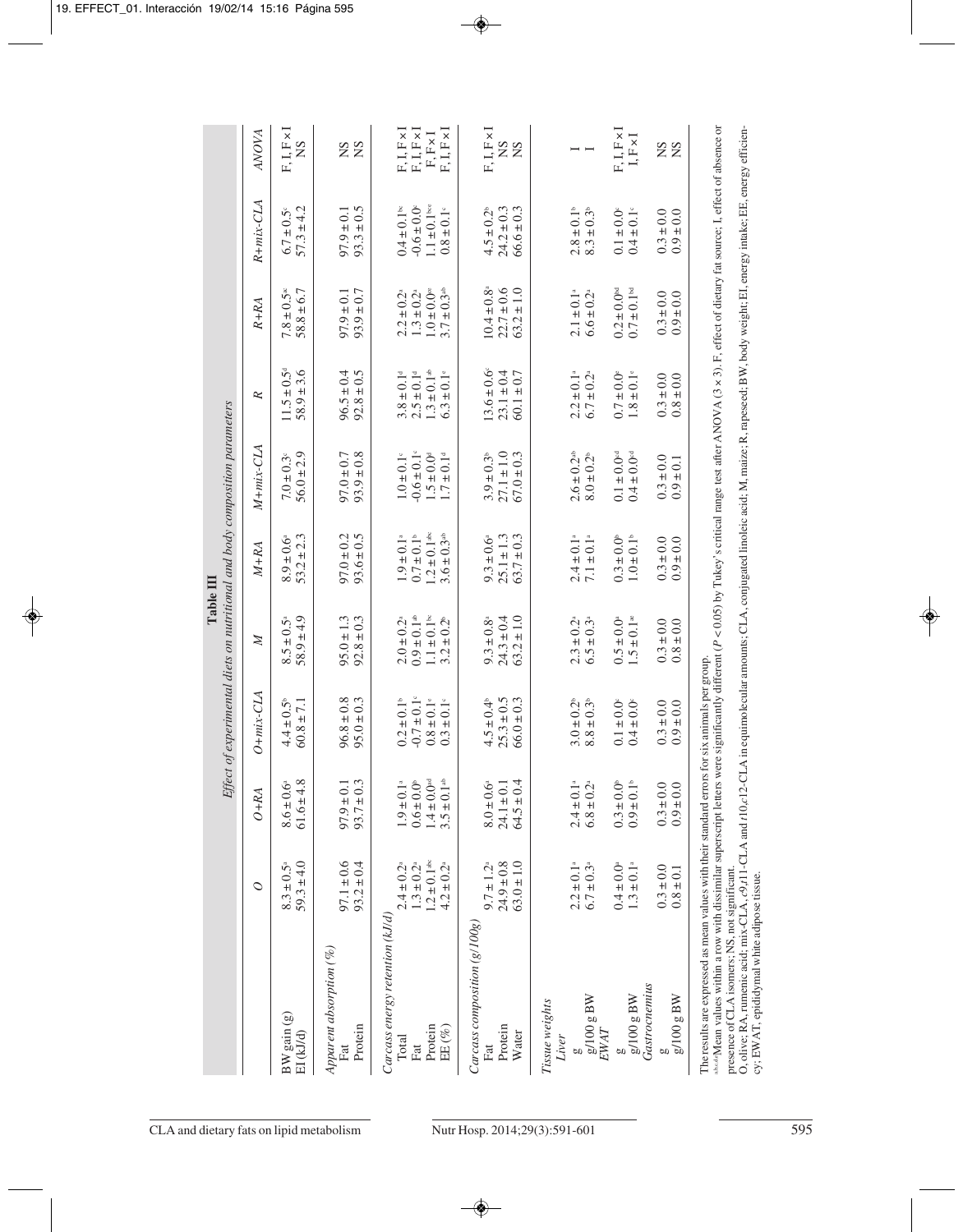weight gain, and the supplementation with mix-CLA in all groups and RA-rich oil in R-mice diminished this parameter.

The higher body weight of R oil-mice was associated with a higher fat retention in carcasses, as well as in EWAT pads. The reduced body weight gain by mix-CLA in all dietary sources was mainly associated with losses of fat in carcasses and in fat pads. A differential and slighter effect was produced by RA-rich oil, where only a significant reduction of body weight gain was observed in R+RA animals. In this group, the changes in body weight gain were also related to a reduction in the content of fat carcass and EWAT.

The liver weight was not altered by the dietary fat sources; however, mix-CLA supplementation to diets induced hepatomegaly and these alterations were not associated with changes in biomarkers of hepatic damage (table IV).

In the absence of CLA supplementation, the TG levels in serum, liver and gastrocnemius muscle were not modified by the dietary fat source, but were altered by the type of CLA (table IV). Serum TG were increased in all animals fed diets supplemented with mix-CLA and in those mice fed with the M+RA diet. Hepatic TG levels showed differential effects depending on the fat source considered in mix-CLA supplementation and did not show differences by RA-rich oil supplementation. In this regard, the increase by mix-CLA in hepatic TG content was O+mix-CLA > M+mix-CLA > R+mix-CLA. In this latter group, this increase is not statistically significant when compared with those animals without mix-CLA. The TG content in the gastrocnemius muscles of animals fed diets supplemented with mix-CLA was significantly reduced, while RA-rich oil supplementation increased the TG content in those animals fed with M and R oil diets.

In the absence of CLA, the hepatic TG-SR did not change by the dietary fat source; however, it was highly increased in R+mix-CLA mice and in all animals fed with RA-rich oil supplemented diets. The total LPL activity in EWAT was increased by RA-rich oil and in greater proportion by mix-CLA. However, when the EWAT size was considered, the contribution to the total TG removal by LPL in animals fed diets supplemented with mix-CLA was significantly reduced, as well as in M+AR and R+AR mice compared to their respective controls. The gastrocnemius muscle total LPL activity was increased in M+RA and R+RA mice, and did not change by mix-CLA supplementation independently of dietary fat source. Since no differences were found in gastrocnemius weight, the expression of total LPL activity/total muscle showed the same pattern that per g of muscle (data not shown).

In the absence of CLA, the three hepatic lipogenic enzymes (FAS, ME and G6PDH) activities measured did not show differences by dietary fat source (table V) and, with the exception of R+RA mice in the ME activity, the supplementation with mix-CLA or RA-rich oil to diets increased both FAS and ME activities

without changes in G6PDH activity. In EWAT, the activities of these three enzymes (expressed as mU/mg protein) did not change by dietary fat source and were increased by mix-CLA and RA-rich oil supplementation. However, when the contribution of these enzymes to the total lipogenesis in the EWAT is estimated, RArich oil supplementation increased the activities of the three enzymes in the animals fed with any fat source, with the exception of R+RA mice in which the observed increase in FAS activity did not reach statistical significance. On the other hand, under this expression, mix-CLA supplementation to fat diets did not modify any of the lipogenic enzyme activities evaluated in EWAT.

The main enzymes involved in the β-oxidation of liver and skeletal muscle are the CPT-Ia y CPT-Ib, respectively. This enzyme increased in the liver of animals fed R and M+RA diets. In the gastrocnemius, the CPT-Ib activity was higher in mice fed M or R *vs* O diets, as well as in those fed with the mix-CLA diet.

## **Discussion**

Several studies have reported the benefits and disadvantages on the nutritional status and lipid metabolism of different types of CLA, as well as of different dietary fat sources. To the best of our knowledge, there are no nutritional investigations dealing with the combination of naturally or commercially obtained CLA and different sources of fats and its effects on parameters related to risk of non-communicable disorders. Therefore, the aim was to investigate the differential effect of two types of CLA preparations supplemented to dietary fats containing different proportions of n-9, n-6 and n-3 FA on body composition, TG levels and lipid metabolism in mice.

In comparison with RA-rich oil, mix-CLA supplementation showed a very high influence on body composition and lipid parameters. The present results confirmed, and also extended to different dietary fats, data reported by other authors<sup>3,22,23</sup>, in which the mix-CLA decreased the body weight gain associated with a deep reduction in fat storage and hepatomegaly, while RA-rich oil has a lower but significant reduction of fat pads without negative impact on liver. The alterations observed by mix-CLA have been described in mice<sup>3</sup> as a "lipoatropic syndrome", and is due to the *t*10,*c*12- CLA isomer. Different outcomes have been observed in other species; thus, weak or no effects have been reported in normal rats and other animal models, leading to the conclusion that the species and strain are determinant of the biological response of CLA24,25. In vivo and in vitro studies<sup>3,4,26,27</sup> have indicated that the putative mechanism of the *t*10,*c*12-CLA effect might include, reduction of the total LPL activity in adipose tissue, decreased preadipocyte differentiation and proliferation, inhibition of stearoyl coenzyme A desaturase activity, increased apoptosis of adipocytes induced by tumor necrosis factor- $\alpha$  and enhanced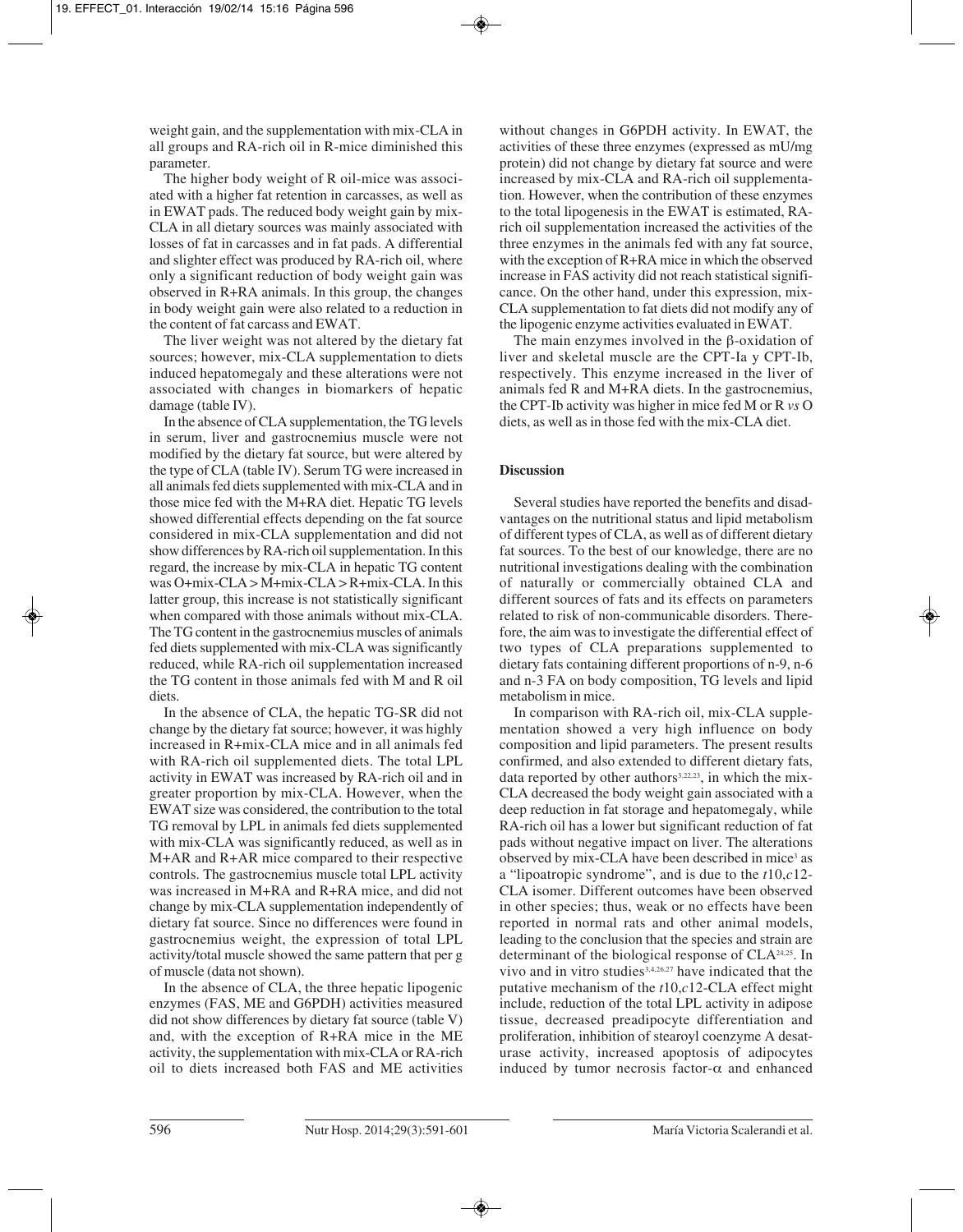|                                                                                                                                                                                                                                                                                                                                                                                                                      |                                                                                  | Effect of experimental diets on serum biomarker of hepatic damage, TG levels and parameters related to TG regulation |                                                                           |                                                                                    | Table IV                                                                            |                                                                                                                                                                                                                                                                                                 |                                                                                         |                                                                                      |                                                                                   |                               |
|----------------------------------------------------------------------------------------------------------------------------------------------------------------------------------------------------------------------------------------------------------------------------------------------------------------------------------------------------------------------------------------------------------------------|----------------------------------------------------------------------------------|----------------------------------------------------------------------------------------------------------------------|---------------------------------------------------------------------------|------------------------------------------------------------------------------------|-------------------------------------------------------------------------------------|-------------------------------------------------------------------------------------------------------------------------------------------------------------------------------------------------------------------------------------------------------------------------------------------------|-----------------------------------------------------------------------------------------|--------------------------------------------------------------------------------------|-----------------------------------------------------------------------------------|-------------------------------|
|                                                                                                                                                                                                                                                                                                                                                                                                                      | $\circ$                                                                          | $O+RA$                                                                                                               | $O + mix\text{-}CLA$                                                      | Z                                                                                  | M+RA                                                                                | $M + mix-CLA$                                                                                                                                                                                                                                                                                   | R                                                                                       | $R+RA$                                                                               | R+mix-CLA                                                                         | ANOVA                         |
| Serum activities (U/L)<br>AST<br><b>ALP</b><br><b>ALT</b>                                                                                                                                                                                                                                                                                                                                                            | $159.4 \pm 9.0$ <sup>ab</sup><br>$19.7 \pm 1.2$ <sup>alc</sup><br>$43.3 \pm 5.2$ | $176.7 \pm 16.8^{\circ}$<br>$12.8 \pm 1.0^{\circ}$<br>$39.3 \pm 6.6$                                                 | $169.9 \pm 8.4$ <sup>*</sup><br>$22.9 \pm 1.5^{\circ}$<br>$54.5 \pm 5.7$  | $126.8 \pm 18.9$ <sup>ab</sup><br>$20.6 \pm 0.7$ <sup>abc</sup><br>$56.5 \pm 2.0$  | $149.3 \pm 11.3$ <sup>ab</sup><br>$15.2 \pm 0.7$ <sup>ad</sup><br>$45.5 \pm 12.1$   | $104.0 \pm 14.2^{\circ}$<br>$22.0 \pm 1.0$ <sup>bc</sup><br>$64.0 \pm 5.5$                                                                                                                                                                                                                      | $18.0 \pm 0.8$ abcd<br>$156.0 \pm 7.8$ <sup>ab</sup><br>$39.3 \pm 4.9$                  | $141.3 \pm 21.3$ <sup>ab</sup><br>$16.8 \pm 2.0$ <sup>acd</sup><br>$31.5 \pm 7.5$    | $153.1 \pm 10.2^{ab}$<br>$23.7 \pm 1.9^{\circ}$<br>$42.7 \pm 0.7$                 | $F \cdot I$<br>$\overline{ }$ |
| Muscle (µmol/g)<br>Serum (mmol/L)<br>Liver (µmol/g)<br>TG levels                                                                                                                                                                                                                                                                                                                                                     | $32.5 \pm 1.6^{\circ}$<br>$0.7\pm0.1^{\rm\,a}$<br>$7.0 \pm 1.4$                  | $37.1 \pm 2.0$ <sup>ab</sup><br>$0.7\pm0.1^{\rm\scriptscriptstyle a}$<br>$7.2 \pm 0.8^{\circ}$                       | $55.5 \pm 3.4^{\circ}$<br>$1.3 \pm 0.2^{\rm bc}$<br>$3.0 \pm 0.5^{\circ}$ | $32.7 \pm 2.2^{\circ}$<br>$0.8 \pm 0.0^a$<br>$7.3 \pm 0.5^{\circ}$                 | $31.0 \pm 1.9$ <sup>a</sup><br>$11.1 \pm 1.7^{\circ}$<br>$1.1 \pm 0.0$ <sup>*</sup> | $43.6 \pm 2.7$<br>$1.5\pm0.1^{\circ}$<br>$4.2 \pm 0.8$                                                                                                                                                                                                                                          | $34.0 \pm 1.9$ <sup>ab</sup><br>$7.3 \pm 0.8^{\circ}$<br>$0.7 \pm 0.0$ <sup>a</sup>     | $31.6 \pm 2.0$ <sup>a</sup><br>$10.4 \pm 1.2$<br>$0.8\pm0.1^{\circ}$                 | $37.9 \pm 2.2$ <sup>ab</sup><br>$1.5\pm0.1^{\circ}$<br>$3.9 \pm 0.6$ <sup>6</sup> | $F, I, F \times I$<br>F, I    |
| (mnol/ml/min)<br>Hepatic TG-SR                                                                                                                                                                                                                                                                                                                                                                                       | $173.9 \pm 14.8$ <sup>a</sup>                                                    | 331.5 ± 26.6 <sup>bc</sup>                                                                                           | $208.8 \pm 9.2$ <sup>a</sup>                                              | $193.3 \pm 13.6^{\circ}$                                                           | $295.0 \pm 37.1$ <sup>c</sup>                                                       | $195.0 \pm 14.3$ <sup>a</sup>                                                                                                                                                                                                                                                                   | $209.7 \pm 20.1$ <sup>a</sup>                                                           | $312.7 \pm 34.2$                                                                     | $417.8 \pm 32.2^{\circ}$                                                          | $F, I, F \times I$            |
| Total LPL activities<br>U/g muscle<br>U/g EWAT<br><b>UEWAT</b>                                                                                                                                                                                                                                                                                                                                                       | $11.5 \pm 0.7$ <sup>ab</sup><br>$0.5 \pm 0.0$ <sup>ab</sup><br>$0.9 \pm 0.0$     | $12.8 \pm 0.7$ <sup>*</sup><br>$0.5\pm0.1^{\rm b}$<br>$1.7 \pm 0.2^{\circ}$                                          | $12.2 \pm 0.4^{\circ}$<br>$0.3 \pm 0.0$<br>$2.3 \pm 0.2$                  | $0.6 \pm 0.1$ <sup>ad</sup><br>$0.8 \pm 0.1$ <sup>a</sup><br>$9.9 \pm 0.6^{\circ}$ | $12.6 \pm 0.6$ <sup>6</sup><br>$1.8\pm0.1^{\rm b}$<br>$0.5\pm0.0^{\circ}$           | $0.5 \pm 0.0^{\circ}$<br>9.9 ± 0.5 <sup>ª</sup><br>$2.4 \pm 0.0$                                                                                                                                                                                                                                | $10.0 \pm 0.5$ <sup>a</sup><br>$1.1 \pm 0.1$ <sup>a</sup><br>$0.8 \pm 0.1$ <sup>d</sup> | $11.7 \pm 0.5^{\circ}$<br>$1.9 \pm 0.1$ <sup>bc</sup><br>$0.5 \pm 0.1$ <sup>bc</sup> | $10.2 \pm 0.4$<br>$2.2 \pm 0.1$ <sup>bc</sup><br>$0.3 \pm 0.0$                    | $F, I, F \times I$<br>F, I    |
| ALP, alkaline phosphatase; TG, triacylglycerol; TG-SR, hepatic TG secretion rate; LPL, lipoprotein lipase; EWAT, epididymal white adipose tissue.<br>The results are expressed as mean values with their standard errors f<br>aheeMean values within a row with dissimilar superscript letters we<br>O, olive; RA, rumenic acid; mix-CLA, c9,t11-CLA and t10,c12-CL<br>presence of CLA isomers; NS, not significant. |                                                                                  |                                                                                                                      | or six animals per group.                                                 |                                                                                    |                                                                                     | re significantly different (P < 0.05) by Tukey's critical range test after ANOVA (3 x 3). F, effect of dietary fat source; I, effect of absence or<br>A in equimolecular amounts; CLA, conjugated linoleic acid; M, maize; R, rapeseed; ALT, alanine transaminase; AST, aspartate transaminase; |                                                                                         |                                                                                      |                                                                                   |                               |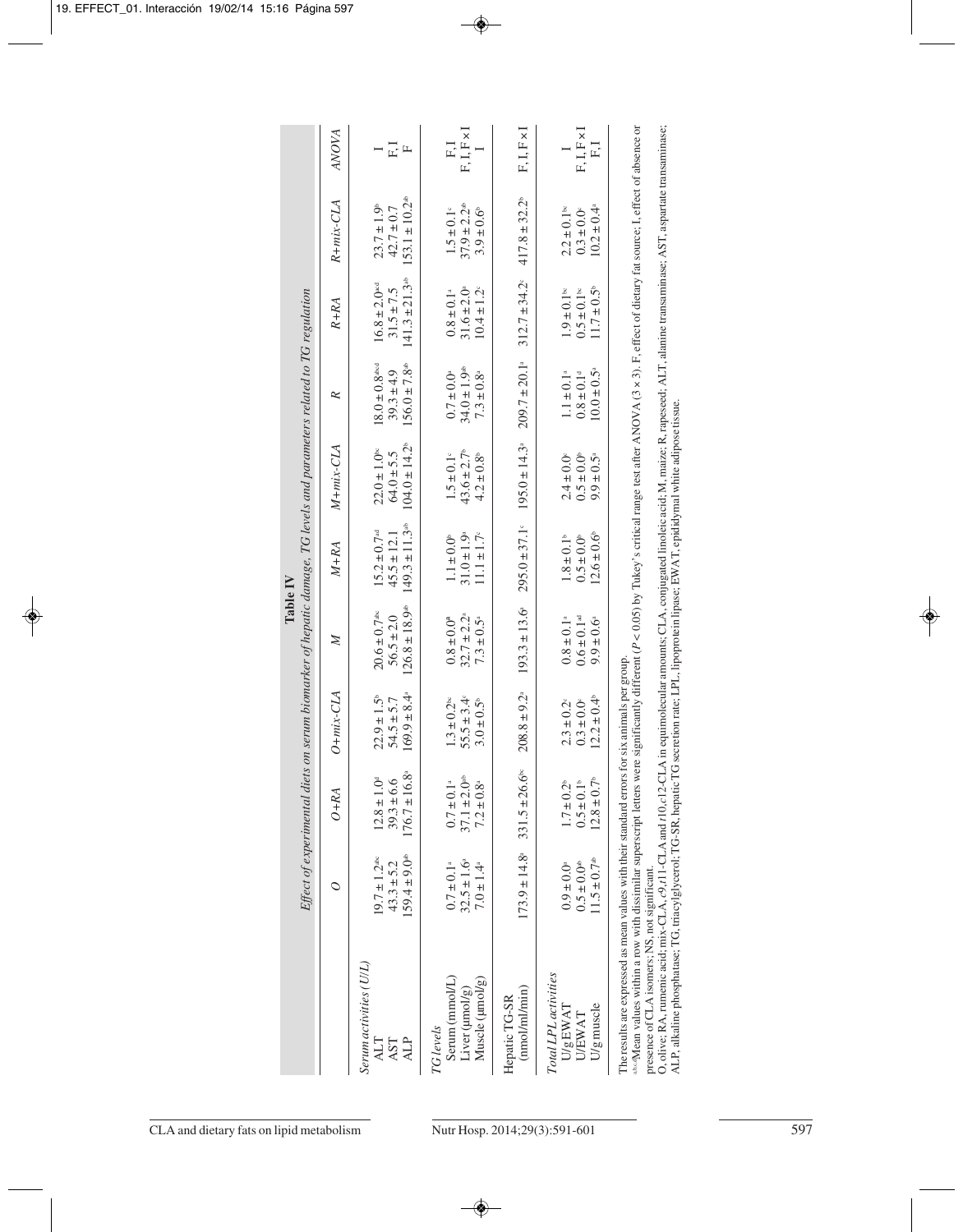| $54.5 \pm 6.3$<br>222.5 $\pm$ 12.2 <sup>b</sup><br>598.1 $\pm$ 30.5 <sup>bc</sup><br>$207.1 \pm 12.6^{\circ}$<br>$R + mix\text{-}CLA$<br>$62.5 \pm 5.7$ <sup>bc</sup><br>$6.8 \pm 0.4$ <sup>bc</sup><br>$0.8\pm0.0^\circ$<br>$1.2 \pm 0.2^a$<br>$0.2 \pm 0.0^{\circ}$<br>$6.7 \pm 0.8$<br>$231.9 \pm 16.3$ <sup>b</sup><br>$577.3 \pm 40.0$ <sup>ec</sup><br>$122.1 \pm 8.4^{\circ}$<br>$60.4 \pm 5.2^{\circ}$<br>$49.3 \pm 4.3^{\circ}$<br>$0.4\pm0.1^{\rm b}$<br>$7.6 \pm 0.8$ <sup>bc</sup><br>$1.3 \pm 0.0$<br>$3.6 \pm 0.4$<br>$8.4 \pm 1.6$<br>$R+RA$<br>$102.2 \pm 7.0$ <sup>abe</sup><br>$54.4 \pm 6.3$ <sup>a</sup><br>155.5 ± 18.9 <sup>a</sup><br>$28.2 \pm 1.3$ <sup>ac</sup><br>$33.3 \pm 3.8^{\circ}$<br>$0.5 \pm 0.1$ <sup>ab</sup><br>$0.3 \pm 0.04$<br>$1.3 \pm 0.2^{\circ}$<br>$6.7 \pm 0.2^{\circ}$<br>$9.4 \pm 2.5$<br>ĸ<br>$427.3 \pm 50.1$ <sup>c</sup><br>$165.3 \pm 5.3$<br>$M + mix-CLA$<br>$180.4 \pm 3.2$<br>$51.7 \pm 9.0$ <sup>bc</sup><br>$50.3 \pm 2.5^{\circ}$<br>$0.5 \pm 0.0$ <sup>a</sup><br>$1.0\pm0.1^{\rm a}$<br>$3.3 \pm 0.5^{\circ}$<br>$0.2 \pm 0.0$ <sup>a</sup><br>$8.1 \pm 1.6$<br>$199.6 \pm 12.9$ <sup>pc</sup><br>$506.9 \pm 76.7$ <sup>to</sup><br>$137.4 \pm 13.3^{\circ}$<br>$72.9 \pm 3.4$ <sup>cd</sup><br>$56.4 \pm 6.1$ <sup>b</sup><br>$0.4 \pm 0.1$ <sup>b</sup><br>$1.2 \pm 0.0$<br>$3.2 \pm 0.2$ <sup>b</sup><br>$7.7 \pm 0.7$<br>$8.2 \pm 2.1$<br>$M+RA$<br>$150.2 \pm 12.6^{\circ}$<br>$52.8 \pm 4.7^{\circ}$<br>$67.9 \pm 5.6$ <sup>a</sup><br>$25.6 \pm 3.6^{\circ}$<br>$31.0 \pm 4.2^{\circ}$<br>$10.4 \pm 1.3$<br>$0.5 \pm 0.1$ <sup>a</sup><br>$1.1\pm0.1^{\rm a}$<br>$3.3 \pm 0.7^a$<br>$0.2 \pm 0.0$<br>Z<br>$211.9 \pm 14.0$ <sup>ec</sup><br>$625.1 \pm 20.6$ <sup>6</sup><br>$328.8 \pm 5.6^{\circ}$<br>$O + mix\text{-}CLA$<br>$55.3 \pm 1.6^{\circ}$<br>$82.5 \pm 2.6^{\circ}$<br>$5.7\pm0.9$ abc<br>$10.0 \pm 0.9$<br>$0.5 \pm 0.1$ <sup>a</sup><br>$0.1 \pm 0.0$<br>$1.2 \pm 0.2$ <sup>a</sup><br>$248.6 \pm 13.2^{\circ}$<br>$654.3 \pm 11.1$ <sup>b</sup><br>$197.3 \pm 6.5$<br>59.5 ± 7.1 <sup>bc</sup><br>$65.0 \pm 5.9$<br>$4.4 \pm 1.1$ <sup>abc</sup><br>$1.3\pm0.1^{\circ}$<br>$0.4 \pm 0.0$ <sup>*</sup><br>$3.7 \pm 0.3$<br>$8.8 \pm 2.2$<br>$O+RA$<br>$182.3 \pm 14.6^{\circ}$<br>$88.5 \pm 1.5^{\rm ab}$<br>$61.8 \pm 3.8^{\rm a}$<br>$25.9 \pm 2.1$ <sup>a</sup><br>$29.7 \pm 5.5^{\circ}$<br>$12.6 \pm 1.9$<br>$0.6 \pm 0.1$ <sup>ab</sup><br>$4.2 \pm 0.4$ <sup>ab</sup><br>$0.2 \pm 0.0$ <sup>a</sup><br>$1.3 \pm 0.2^{\circ}$<br>O<br>$CPT-I$ activities (mU/mg protein)*<br>Lipogenic enzyme activities<br>EWAT (mU/mg protein)<br>Liver (mU/mg protein)<br>EWAT (U/EWAT)<br><b>G6PDH</b><br>G6PDH<br><b>G6PDH</b><br>FAS<br>FAS<br>Liver<br>FAS<br><b>NH</b><br>ME<br><b>NE</b> |        |                            |                             |                             |                       | Effect of experimental diets on lipogenic and oxidative enzyme activities<br>Table V |                            |                             |                             |                            |                                       |
|------------------------------------------------------------------------------------------------------------------------------------------------------------------------------------------------------------------------------------------------------------------------------------------------------------------------------------------------------------------------------------------------------------------------------------------------------------------------------------------------------------------------------------------------------------------------------------------------------------------------------------------------------------------------------------------------------------------------------------------------------------------------------------------------------------------------------------------------------------------------------------------------------------------------------------------------------------------------------------------------------------------------------------------------------------------------------------------------------------------------------------------------------------------------------------------------------------------------------------------------------------------------------------------------------------------------------------------------------------------------------------------------------------------------------------------------------------------------------------------------------------------------------------------------------------------------------------------------------------------------------------------------------------------------------------------------------------------------------------------------------------------------------------------------------------------------------------------------------------------------------------------------------------------------------------------------------------------------------------------------------------------------------------------------------------------------------------------------------------------------------------------------------------------------------------------------------------------------------------------------------------------------------------------------------------------------------------------------------------------------------------------------------------------------------------------------------------------------------------------------------------------------------------------------------------------------------------------------------------------------------------------------------------------------------------------------------------------------------------------------------------------------------|--------|----------------------------|-----------------------------|-----------------------------|-----------------------|--------------------------------------------------------------------------------------|----------------------------|-----------------------------|-----------------------------|----------------------------|---------------------------------------|
|                                                                                                                                                                                                                                                                                                                                                                                                                                                                                                                                                                                                                                                                                                                                                                                                                                                                                                                                                                                                                                                                                                                                                                                                                                                                                                                                                                                                                                                                                                                                                                                                                                                                                                                                                                                                                                                                                                                                                                                                                                                                                                                                                                                                                                                                                                                                                                                                                                                                                                                                                                                                                                                                                                                                                                              |        |                            |                             |                             |                       |                                                                                      |                            |                             |                             |                            | ANOVA                                 |
|                                                                                                                                                                                                                                                                                                                                                                                                                                                                                                                                                                                                                                                                                                                                                                                                                                                                                                                                                                                                                                                                                                                                                                                                                                                                                                                                                                                                                                                                                                                                                                                                                                                                                                                                                                                                                                                                                                                                                                                                                                                                                                                                                                                                                                                                                                                                                                                                                                                                                                                                                                                                                                                                                                                                                                              |        |                            |                             |                             |                       |                                                                                      |                            |                             |                             |                            | ${\rm I, F \times I}$                 |
|                                                                                                                                                                                                                                                                                                                                                                                                                                                                                                                                                                                                                                                                                                                                                                                                                                                                                                                                                                                                                                                                                                                                                                                                                                                                                                                                                                                                                                                                                                                                                                                                                                                                                                                                                                                                                                                                                                                                                                                                                                                                                                                                                                                                                                                                                                                                                                                                                                                                                                                                                                                                                                                                                                                                                                              |        |                            |                             |                             |                       |                                                                                      |                            |                             |                             |                            | $F, I, F \times I$<br>$\overline{S}$  |
|                                                                                                                                                                                                                                                                                                                                                                                                                                                                                                                                                                                                                                                                                                                                                                                                                                                                                                                                                                                                                                                                                                                                                                                                                                                                                                                                                                                                                                                                                                                                                                                                                                                                                                                                                                                                                                                                                                                                                                                                                                                                                                                                                                                                                                                                                                                                                                                                                                                                                                                                                                                                                                                                                                                                                                              |        |                            |                             |                             |                       |                                                                                      |                            |                             |                             |                            | $\Gamma.1$ $\Gamma$<br>$\overline{ }$ |
|                                                                                                                                                                                                                                                                                                                                                                                                                                                                                                                                                                                                                                                                                                                                                                                                                                                                                                                                                                                                                                                                                                                                                                                                                                                                                                                                                                                                                                                                                                                                                                                                                                                                                                                                                                                                                                                                                                                                                                                                                                                                                                                                                                                                                                                                                                                                                                                                                                                                                                                                                                                                                                                                                                                                                                              |        |                            |                             |                             |                       |                                                                                      |                            |                             |                             |                            | $F, I, F \times I$                    |
|                                                                                                                                                                                                                                                                                                                                                                                                                                                                                                                                                                                                                                                                                                                                                                                                                                                                                                                                                                                                                                                                                                                                                                                                                                                                                                                                                                                                                                                                                                                                                                                                                                                                                                                                                                                                                                                                                                                                                                                                                                                                                                                                                                                                                                                                                                                                                                                                                                                                                                                                                                                                                                                                                                                                                                              | Muscle | $1.1 \pm 0.1$ <sup>a</sup> | $2.0 \pm 0.4$ <sup>ab</sup> | $5.5 \pm 0.2$ <sup>od</sup> | $2.9\pm0.6^{\rm{te}}$ | $3.5 \pm 0.2^{\rm{be}}$                                                              | $6.6 \pm 0.3$ <sup>d</sup> | $4.0 \pm 0.2$ <sup>os</sup> | $3.0 \pm 0.7$ <sup>bs</sup> | $6.4 \pm 0.3$ <sup>d</sup> | $F, I, F \times I$<br>F, I            |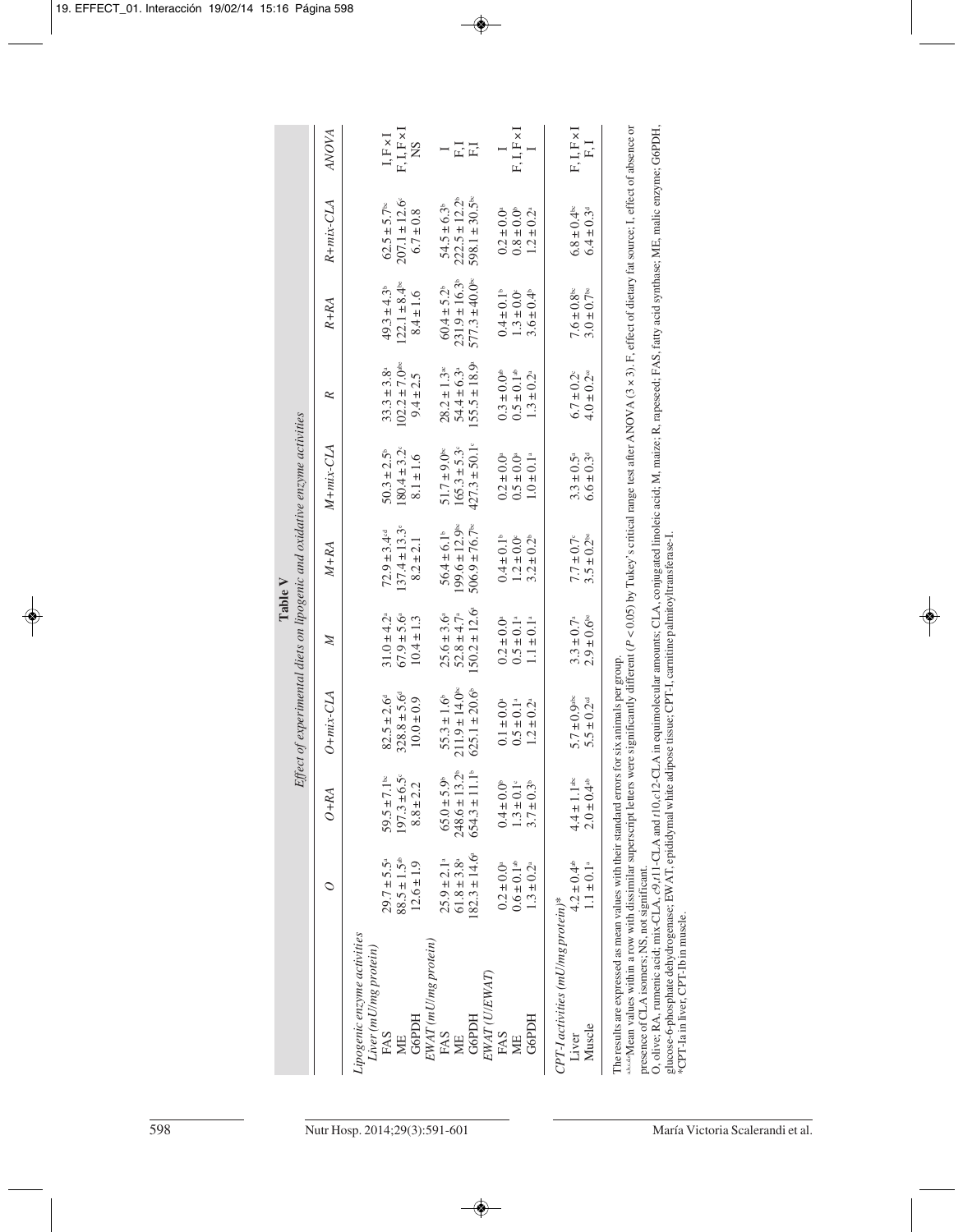energy expenditure via the family of uncoupling proteins.

Different sources of dietary fats had a dissimilar impact on the body composition of the animals. Strikingly, mice fed the R diet, showed an increased body weight gain associated with an enhanced energy efficiency and fat accretion. Even though it is generally known that n-3 PUFA reduce adiposity, most of the beneficial effects of n-3 PUFA are attributed to EPA and DHA. However, there is not enough evidence supporting that ALA-rich oils provide the same physiological effects<sup>28</sup>. Thus, in agreement with our results but not with other results from animals fed with ALArich diets, Sealls et al*.* <sup>29</sup> in mice fed diets containing lard (low in n-3 PUFA), rapeseed oil or DHA+EPA-rich oil showed a larger size of the EWAT in the rapeseed oil fed animals. These results were explained by the activation of both transcription factor sterol regulatory element binding protein-1c (SREBP-1c) and peroxisomal proliferator activated receptor-γ (PPARγ) when ALA levels were high, raising the lipogenesis in adipose tissue. In the animals fed with the R diet, the RA-rich oil supplementation decreased body weight gain associated with lower fat depots. The magnitude of the lowering effect of RA-rich oil on body weight gain was significantly lower than that observed by mix-CLA supplementation, but interestingly no hepatomegaly or other adverse effects were present in RArich oil fed mice. Independently of the effect on body weight gain, a reduction of the EWAT was found in all animals fed diets supplemented with RA-rich oil. The results of individual RA (purity: 90%) on body and adipose tissue weight are controversial<sup>30</sup>, and the biochemical mechanisms proposed are unclear. However, in our experimental conditions the fat reduction induced by RA-rich oil could be related to lower total LPL enzyme activities observed in M+RA and R+RA, but not in O+RA groups. Akahoshi et al.31 did not find changes in body weight gain of RA (purity: 80%) fed rats for 26 d; however, they found a differential response depending on the adipose tissue consi dered. In this regard, they showed a lower perirenal adipose tissue weight associated with a tendency of lower epididymal fat pads and a raised brown adipose tissue. Lopes et al.,<sup>30</sup> demonstrated that RA (purity: 90%) fed rats had larger adipocytes than those fed *t*10,*c*12-CLA (purity: 90%), without any differences in the final fat pad weights.

It is very well known that dietary fats, as well as CLA might differentially alter the lipid metabolism, changing the levels of TG in the plasma and tissues of animals<sup>15,23</sup>. Besides, there is no systematic study dealing with dietary fats, representing different proportions of n-9, n-6 and n-3 FA, supplemented with diverse types or preparations of CLA on TG regulation. The serum TG levels are regulated, among other mecha nisms, by the liver TG-SR and by the peripheral TG removal in the white adipose tissue and skeletal muscle. Mix-CLA increased the serum TG in animals

fed with different fat sources which could be explained by a lower adipose tissue total LPL activity and in the R+mix-CLA group, additionally, by a higher hepatic TG-SR. On the other hand, RA-rich oil increased the serum TG levels only in animals fed the M+RA diet and this effect could be due to the higher hepatic TG-SR associated with a lower adipose tissue total LPL enzyme activity. The same effect of RA-rich oil on liver TG-SR and total LPL activity was observed in animals fed the R+RA diet; however, no changes in plasma TG concentrations were demonstrated. At least to our knowledge, there is no study on the physiological mechanisms that could explain this regulatory state observed in the R+RA group, but it could be hypothesized that the composition of the TG-rich lipoprotein of the animals fed the M+RA diet might have a lower affinity for the LPL enzyme than for those lipoproteins of the animals fed the R+RA diet. This hypothesis does not preclude that other biological mechanisms could be implicated. Similar results on serum TG concentration have been observed by de Deckere et al.<sup>32</sup> in hamsters fed with mix-CLA and with individual isomers: *t*10,*c*12-CLA and *c*9,*t*11-CLA. However, a different response was obtained in hamsters by other authors<sup>5</sup>. The lowering effect of mix-CLA has also been observed by our group<sup>15</sup> in mice fed hyperlipidaemic diets. Therefore, there is controversial response of serum TG by CLA and this effect could be related to species, animal model, isomer and type of dietary fat, among other factors.

The increased hepatic TG induced by mix-CLA in O+mix-CLA and M+mix-CLA groups, were clearly related with an unbalance between lipogenesis/ $β$ oxidation that was not compensated with a higher hepatic TG-SR. Specifically, we observed a stimulation of hepatic lipogenic enzyme activities: FAS and ME without changes in CPT-Ia activities in all mix-CLA-fed animals. Surprisingly, we found a differential effect in the R+mix-CLA group, where the liver TG-SR was notoriously increased, leading to an enhanced TG output that prevented the hepatic steatosis. The supplementation with RA-rich oil to the three dietary fats also raised the FAS and ME, without changes in CPT-Ia activity; but in all these groups the increased hepatic TG-SR could counteract and avoid the TG accretion in liver. The hepatic steatosis observed in mice fed O+mix-CLA and M+mix-CLA diets have been discussed in different conditions by other authors<sup>3,15,23</sup> mainly by the same biological mechanisms. In contrast, little information has been reported on hepatic TG levels in animals fed the *c*9,*t*11-CLA isomer but there is consensus on the absence of changes<sup>22,23</sup> in liver TG content. According to Clément et al.<sup>22</sup> hepatic steatosis induced by the pure *t*10,*c*12-CLA isomer, specifically in mice, is secondary to hyperinsulinemia, which causes an increased FA uptake and synthesis, while hepatic steatosis was not noted in pure *c*9,*t*11-CLA-fed mice, which remained normoin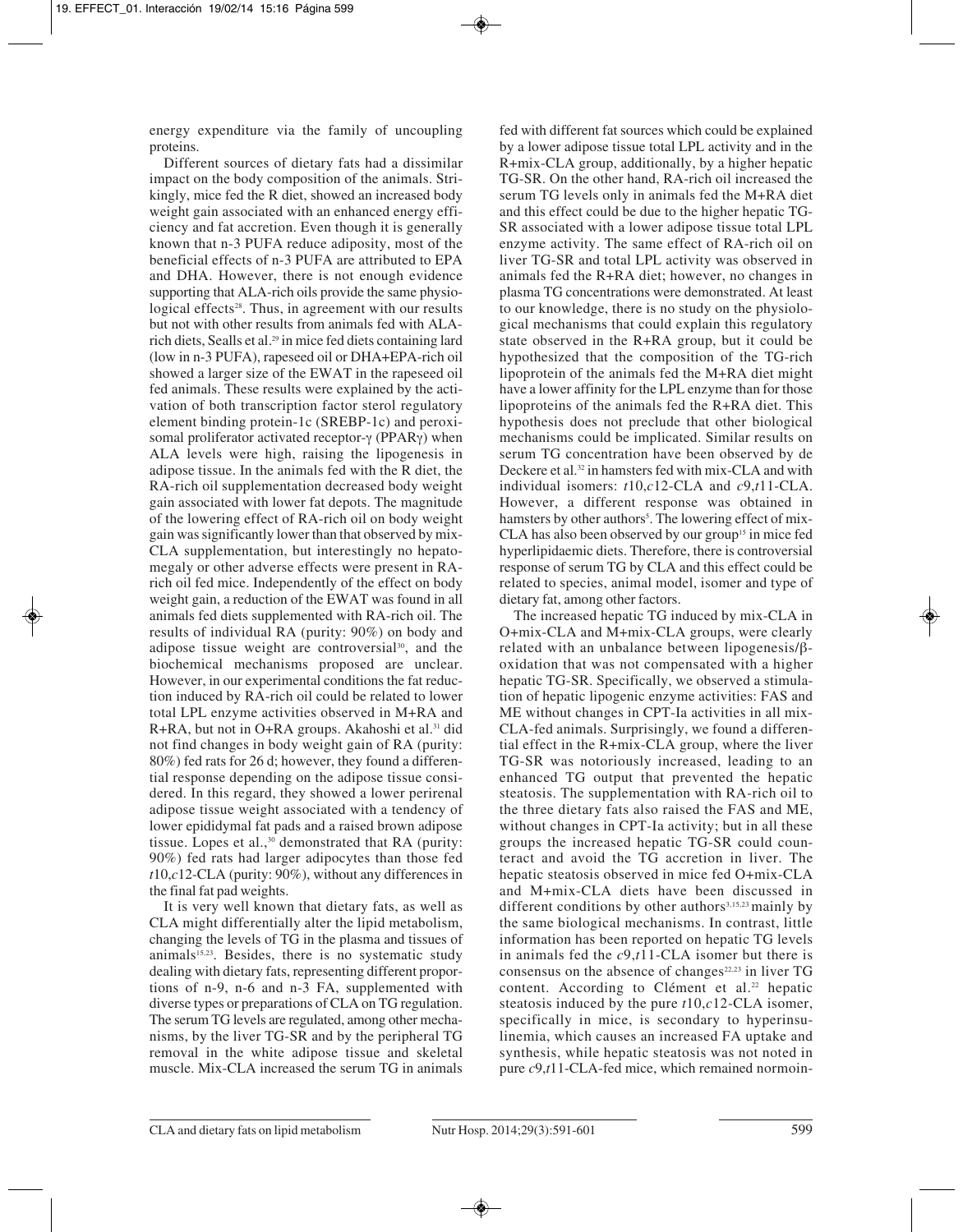sulinemic. In addition, Degrace et al.<sup>23</sup> proposed that pure *t*10,*c*12-CLA enhanced the malonyl-CoA generation and thus inhibited the CPT-I and FA oxidation. This mechanism together with an increased lipoprotein uptake and lipogenesis could explain the hepatic steatosis of *t*10,*c*12-CLA fed mice not induced by *c*9,*t*11-CLA.

White adipose tissue and muscle are key regulatory tissues for lipid metabolism and mobilization. Our results of the decreased EWAT weight in mix-CLA-fed mice are in agreement with the reduction of total LPL activity (expressed per total EWAT), and also with the results of other authors<sup>33</sup>. The lower availability of FA in adipose tissue could explain the increased lipogenic enzyme activities observed in this study and in others $34$ , attempting to compensate the lower TG depots. However, comparing with mix-CLA, RA-rich oil supplementation decreases the total LPL enzyme activity to a lower extent, which seems to be not compensated by the increased lipogenesis in the adipocytes leading to a minor reduction of EWAT weights. Interestingly, we could not discard the possibility that other mechanisms might explain the reduction of EWAT, because in the O+RA group the reduction in EWAT was present parallel to normal total LPL activity. The TG content in muscle were decreased by mix-CLA and, at least in part, could be associated with a high CPT-Ib activity and not with a lower uptake by muscle total LPL activity. The CPT-I enzyme plays a key role in the transport of FA across the mitochondrial membrane; thus, FA might be oxidized obtaining acetyl CoA and energy. These results support further evidence showing that mix-CLA supplementation increases the β-oxidation in skeletal muscle<sup>35</sup> A very different effect was observed by RA-rich oil and depended on the fat source. Thus, RA-rich oil supplementation increased the muscle TG depots in M+RA and R+RA, but not in O+RA groups, and this fat accretion correlated with a raised muscle total LPL activity, without changes in CPT-Ib activity. Further studies on the comparison between the supplementation of mix-CLA or RA-rich oil to dietary fats are needed to elucidate the biological mechanisms involved in muscle TG regulation.

In brief, CLA modified the TG metabolism having different effects depending on the composition of CLA preparation, proportions of dietary unsaturated FA and tissue. The magnitude of reduction of fat in carcass and EWAT was higher in the mix-CLA than in the RA-rich oil supplemented diets, independently of the proportions of n-9, n-6 and n-3 FA presented in dietary fats. However, RA-rich oil showed beneficial effects without hepatomegaly, steatosis, or hypertriglyceridaemia. As a consequence of interactions between CLA and dietary fats, it is highlighted that rapeseed oil prevented the hepatic steatosis observed in mice fed olive and maize oils supplemented with mix-CLA by increasing TG-SR; and olive oil, by an

equilibrium between FA uptake/oxidation prevented the increase of muscle TG induced by the RA-rich oil supplementation to maize and rapeseed oils. Thus, the proportions of dietary unsaturated FA modulated the different mix-CLA and RA-rich oil response to lipid metabolism in mice.

Even though the experimental results in animal models, and specifically in mice, cannot be directly extrapolated to humans, knowledge of the mechanisms involved in the benefical effects of natural and commercial CLA when ingested with different edible oils might be useful for the development of functional foods effective to prevent some metabolic disorders observed in human non-communicable chronic diseases.

#### **Acknowledgments**

We wish to thank the financial support received from Universidad Nacional del Litoral- Cursos de Acción para la Investigación y Desarrollo (CAI+D 2009 PI 12- 036)- Secretaría de Ciencia y Técnica- UNL- and from Agencia Nacional de Promoción Científica, Tecnológica y de Innovación (ANPCyT - FITS # 001/2010).

#### **References**

- 1. Baddini Feitoza A, Fernandes Pereira A, Ferreira da Costa N, Goncalves Ribeiro B. Conjugated linoleic acid (CLA): effect modulation of body composition and lipid profile. *Nutr Hosp*  $2009:24:422-8$
- 2. Bhattacharya A, Banu J, Rahman M, Causey J, Fernandes G. Biological effects of conjugated linoleic acids in health and disease. *J Nutr Biochem* 2006; 17: 789-810.
- 3. Poirier H, Niot I, Clément L, Guerre-Millo M, Besnard P. Development of conjugated linoleic acid (CLA)-mediated lipoatrophic syndrome in the mouse. *Biochimie* 2005; 87: 73-9.
- 4. Tsuboyama-Kasaoka N, Takahashi M, Tanemura K, Kim HJ, Tange T, Okuyama H, Kasai M, Ikemoto S, Ezaki O. Conjugated linoleic acid supplementation reduces adipose tissue by apoptosis and develops lipodystrophy in mice. *Diabetes* 2000; 49: 1534-42.
- 5. Gavino VC, Gavino G, Leblanc MJ, Tuchweber B. An isomeric mixture of conjugated linoleic acids but not pure cis-9, trans-11-octadecadienoic acid affects body weight gain and plasma lipids in hamsters. *J Nutr* 2000; 130: 27-9.
- 6. Kelley DS, Vemuri M, Adkins Y, Gill SH, Fedor D, Mackey BE. Flaxseed oil prevents trans-10, cis-12-conjugated linoleic acidinduced insulin resistance in mice. *Br J Nutr* 2009; 101: 701-8.
- 7. Nakanishi T, Oikawa D, Koutoku T, Hirakawa H, Kido Y, Tachibana T, Furuse M. Gamma-linolenic acid prevents conjugated linoleic acid-induced fatty liver in mice. *Nutrition* 2004; 20: 390-3.
- 8. Yanagita T, Wang YM, Nagao K, Ujino Y, Inoue N. Conjugated linoleic acid-induced fatty liver can be attenuated by combination with docosahexaenoic acid in C57BL/6N mice. *J Agric Food Chem* 2005; 53: 9629-33.
- 9. Oikawa D, Tsuyama S, Akimoto Y, Mizobe Y, Furuse M. Arachidonic acid prevents fatty liver induced by conjugated linoleic acid in mice. *Br J Nutr* 2009; 101: 1558-63.
- 10. Reeves PG, Nielsen FH, Fahey GC, Jr. AIN-93 purified diets for laboratory rodents: final report of the American Institute of Nutrition ad hoc writing committee on the reformulation of the AIN-76A rodent diet. *J Nutr* 1993; 123: 1939-51.
- 11. Andreoli MF, Illesca PG, González MA, Bernal CA. Conjugated linoleic acid reduces hepatic steatosis and restores liver